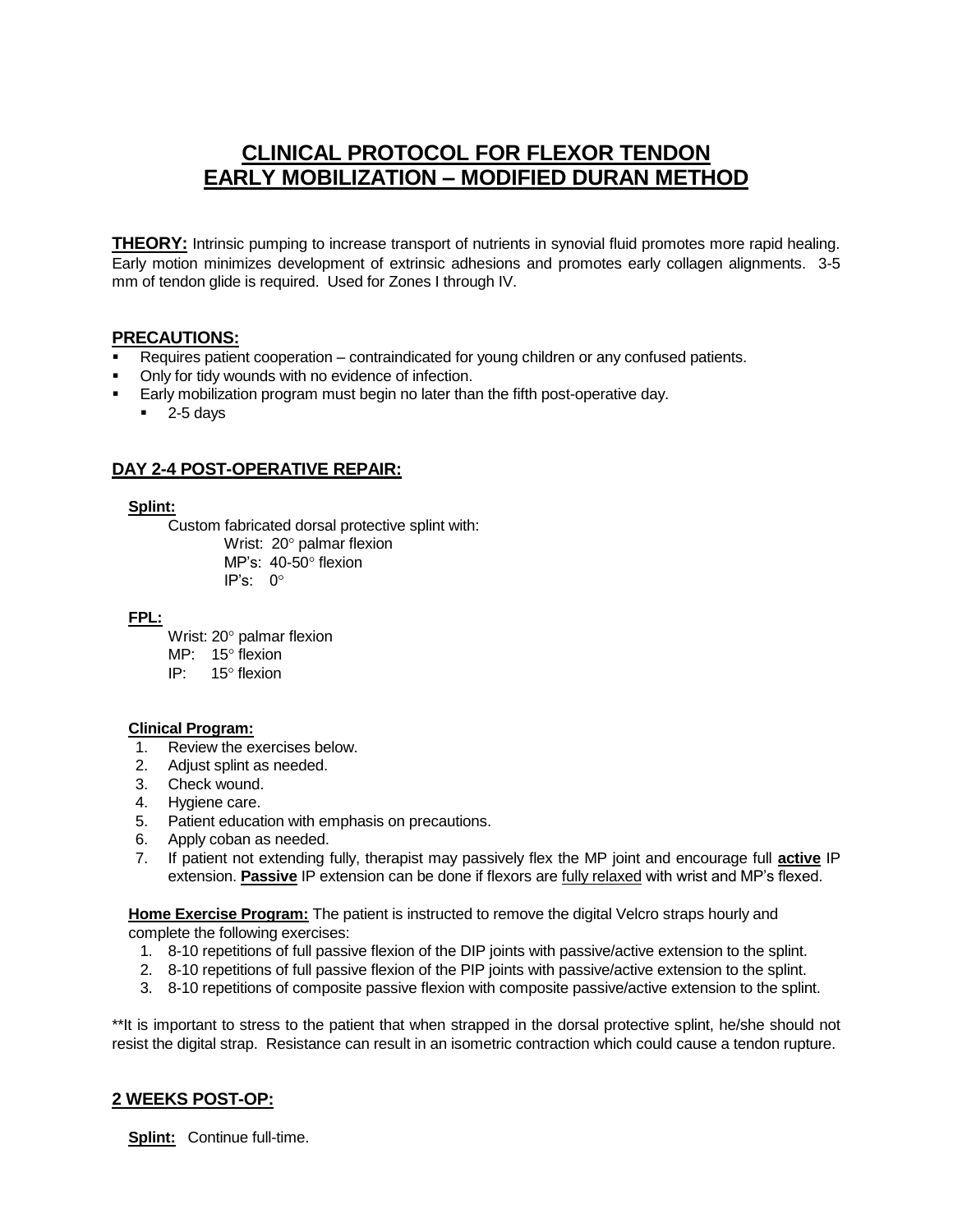#### **Clinical Program Add:**

- 1. Sutures removed.
- 2. Light massage begun.
- 3. Active hold in composite fist in splint, "gentle".

#### **Home Exercise Program Add:**

1. Active hold in composite fist as described above.

## **3½ WEEKS POST-OP:**

#### **Clinical Program Add:**

1. Gentle active flexion and extension of all fingers within the limits of the splint – avoid making a tight fist.

## **4 WEEKS POST-OP:**

#### **Splint, Clinical, and Home Exercise Program Add:**

Remove splint for:

- 1. Active wrist motion in tenodesis manner.
- 2. Composite active flexion and extension of digits.

## **4½ WEEKS POST-OP:**

#### **Splint:**

1. Modify to place wrist in neutral.

#### **Clinical:**

1. "Non-resistive" functional activities such as picking up foam, rice, etc.

## **5 WEEKS POST-OP:**

#### **Splint:**

- 1. If finger is stiff with limited range of motion and tendon excursion, discontinue splint in low risk activity.
- 2. Continue with splint at night and with high risk activity.
- 3. If taken out of splint, issue patient precaution sheet.

## **6 WEEKS POST-OP:**

#### **Splint:**

- 1. Discontinue splint except with high risk activity.
- 2. Continue with splint at night for one more week.
- 3. Patients with low scar may wear splint for 10 weeks.

#### **Clinical Program:**

- 1. More aggressive friction scar massage.
- 2. Blocking exercises. Stabilize on sides of digit. Do not stabilize on volar as this will serve as an isometric force.
- 3. Review precautions with patient.